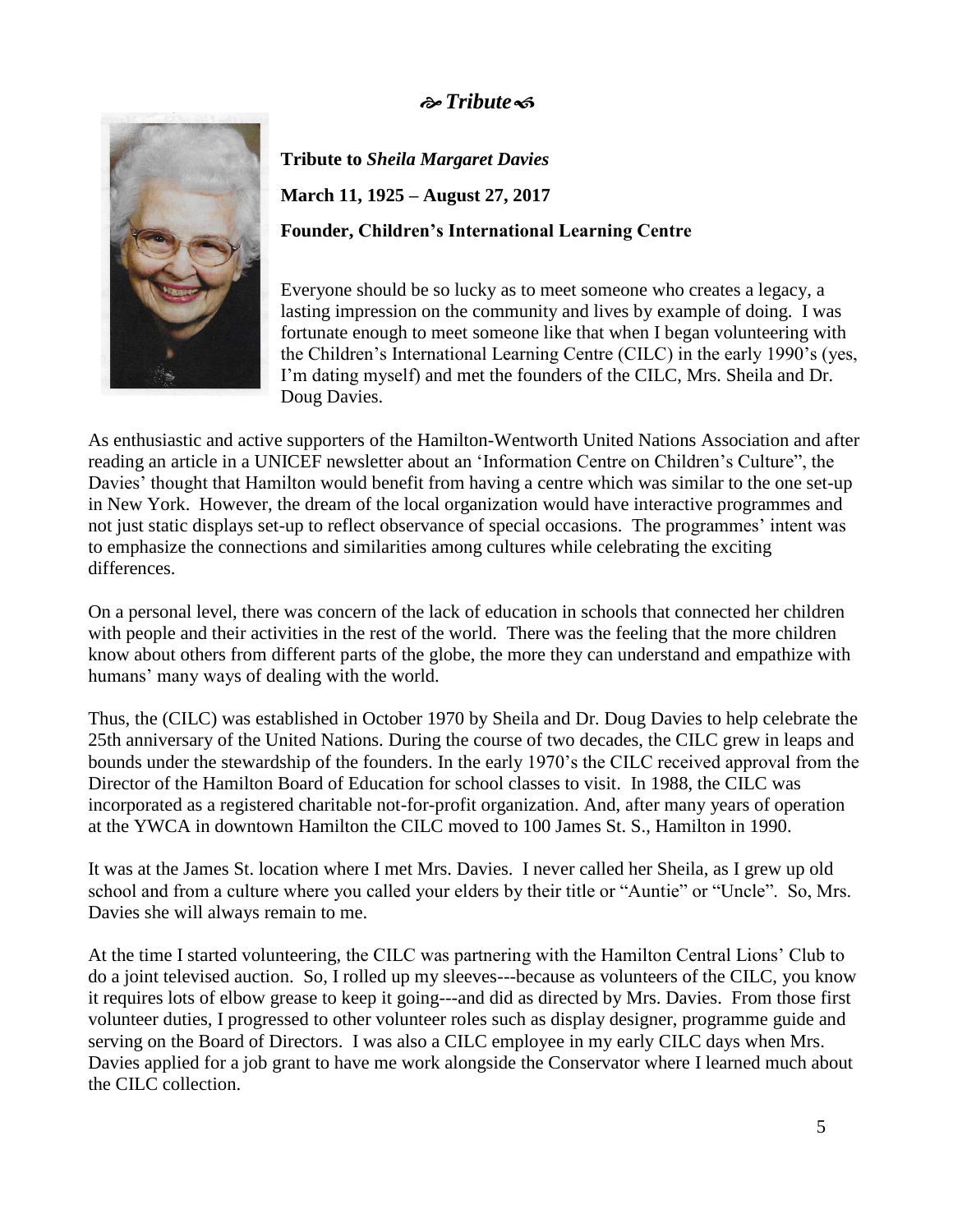I remember standing on counters while she directed me from below to make sure that lettering on display boards were as straight as could be. From my perspective, it looked straight, but she had a very discerning eye which caused things to be moved a millimeter to the left or right, up or down. She would spend a long time fluffing up the traditional outfits of dolls and moving this object here and there for best vantage point when setting-up displays. Now, for people who know me, that critical eye from Mrs. Davies just reinforced my own quirks of exactness and making sure the CILC displays are exhibited at their best. After all, our displays show off our vast collection of artifacts, many of which Mrs. Davies and friends donated to the CILC. Side note, we now have over 10,000 artefacts of: household items, textiles, artwork, clothes and dolls. We are also applauded by returning visitors to the CILC who give compliments on the displays which get better and better each year. So, to the numerous CILC display volunteers, I can honestly tell you that I learned from the best when it comes to how meticulous I am regarding the 'look' of the displays.

To be a programme guide may seem daunting at first as I witnessed by observing Mrs. Davies capability in leading a class through the now entitled 'Festivals of Light' programme. When it was my turn to guide a programme I declined because I realized the importance of the CILC message and didn't want to portray any incorrect information. I was not to worry though because Mrs. Davies gently took over my section until I was ready to impart the information to the participants.

When I'm researching grants and I check the archives, I will come across proposals that were handwritten back in the day by Mrs. Davies with precise penmanship. She had pages and pages of information that would have taken hours and hours to compile. She was so thorough because she wanted the CILC to continue to spread its message of respect for all people by being awarded generous grants.

Mrs. Davies was not only active in the CILC's activities, but in her home church, MacNeill Baptist Church and community organizations such as the Hamilton Mundialization Committee, UNICEF and the Hamilton-Wentworth UN committee. Being the youngest volunteer of the CILC at the time, I was amazed at her boundless energy to give her gift of time to all these wonderful organizations for someone who was four decades older than me. She was a shining example of giving back to the community.

Another long-time CILC volunteer passed on a little anecdote of a conversation which Mrs. Davies had with her husband Dr. Davies. She asked him if she was a 'steamroller' because apparently there were some CILC volunteers who saw her in this light. I think that this was probably because she made sure things got done to her satisfaction because the CILC has a good reputation to uphold in the community. His soft reply to her was "yes, but a gentle one!" For some, she may have seemed to be a 'steamroller' but to me, she was a wonderful mentor and someone to look up to. When she spoke with you, she had this habit of tilting her head to one side and wore a wide smile surrounded by her 'apple' cheeks. You got the sense that she wasn't just listening but was really absorbing what you were expressing.

With a child-like wonder for embracing new things and a wonderful curiosity to learn about and from others she exuded a charming personality. At her 'Celebration of Life" service last September, two songs sang to her nature, "Jesus loves the little children" and "Let peace prevail.' The service reinforced to me all the wonderful attributes of Mrs. Davies, especially, not asking, but by doing as example.